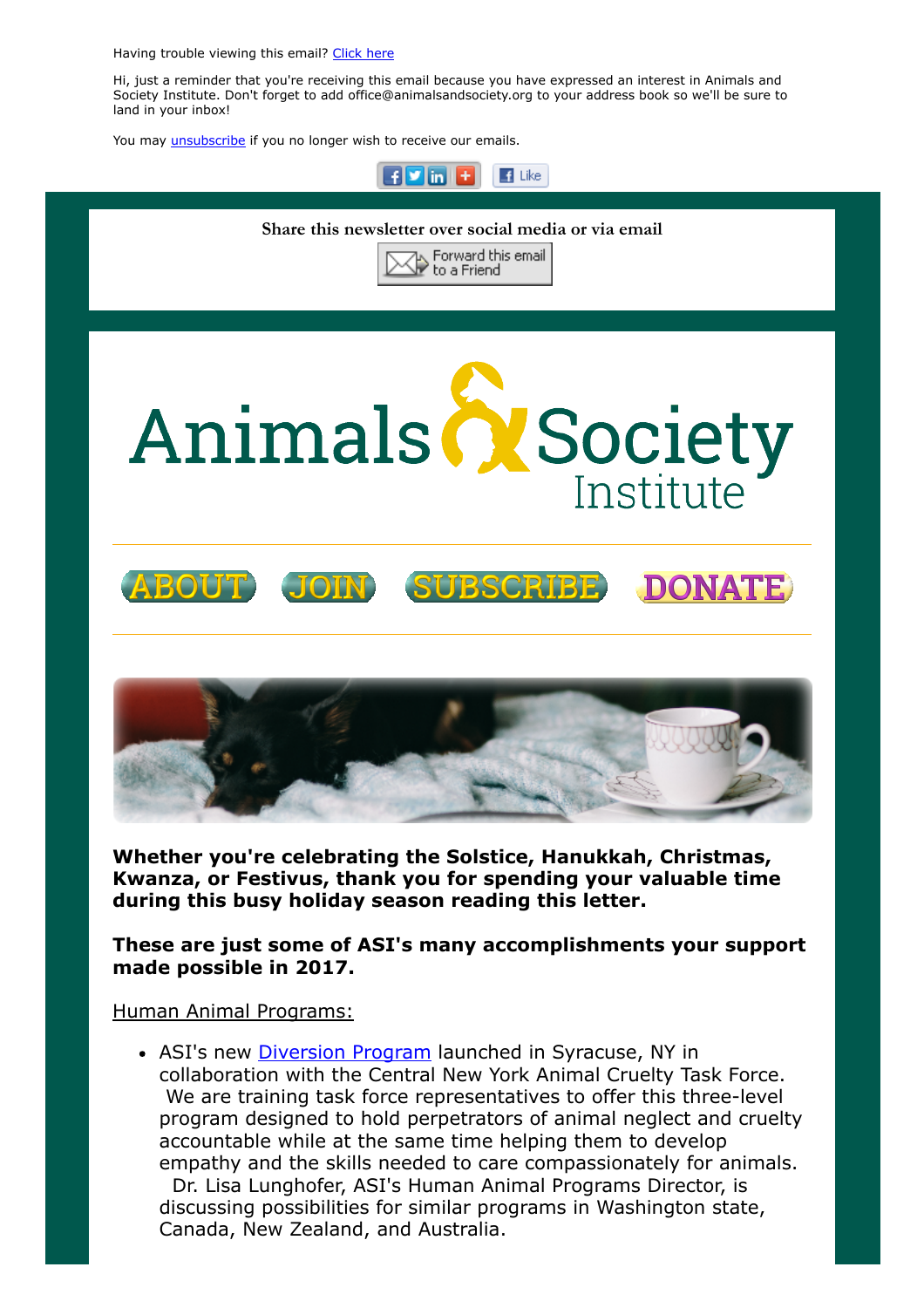- Following Lisa's presentation at the Humane Society of Huron Valley, the local domestic violence shelter, SafeHouse Center, has formally included animals in safety plans.
- Lisa provided training to the leaders of CHAI, a non-profit promoting humane education and treatment of animals in Israel, on animal abuse and intervention strategies.
- Lisa provided workshops on animal abuse and children, animal abuse and other antisocial behavior, and logic model development to various professional audiences.

## Human-Animal Studies:

- ASI refined our former Fellowship program into the **Human-Animal** Studies Summer Institute, held in partnership with the University of Illinois at Urbana-Champaign. 29 advanced graduate students and early career scholars attended the first annual intensive 7-day Institute. The Institute enables ASI to help more students than ever before, offering them the support and guidance of mentors from a variety of disciplines within HAS, including ASI's own Dr. Margo DeMello, our Human-Animal Studies Director and a major force behind the Institute. You can see a [video](https://www.youtube.com/watch?v=-41du1TT-7Y) about this program on [ASI's YouTube channel](https://www.youtube.com/channel/UCYFzG0WRv3bG_bU3HcxesYg).
- ASI's [International Development Program](https://www.animalsandsociety.org/human-animal-studies/international-development-program/) is ongoing, with progress made at the University of Athens and the Tata Institute of Social Sciences in India on their new programs.
- ASI has been promoting HAS at the undergraduate level with our online journal, [Sloth](https://www.animalsandsociety.org/human-animal-studies/sloth/), and our Undergraduate Paper Prize; the winner's paper is published in ASI's journal, [Society & Animals](https://www.animalsandsociety.org/human-animal-studies/society-and-animals-journal/). ASI has a new [Student Animals & Society Institute](https://www.animalsandsociety.org/human-animal-studies/sasis/) (SASI) chapter at University of Redlands.
- ASI surveyed students from five HAS classes at two universities in the U.S. and two universities in Europe before and after taking the classes. The statistically significant results suggest that HAS classes positively affect students' attitudes toward animals.



The holiday season is a time for generosity and gratitude. Thank you so much for enabling ASI to be the leader in translating research on human-animal interaction into practice, providing essential knowledge and tools, and promoting evidence-based approaches that get results.

## With your help, ASI can expand our work on human-animal relationships in 2018 by:

- promoting our Diversion Program and bringing it to more cities;
- welcoming another group of early-career scholars to the HAS Summer Institute;
- designing a database of programs that focus on human-animal relationships;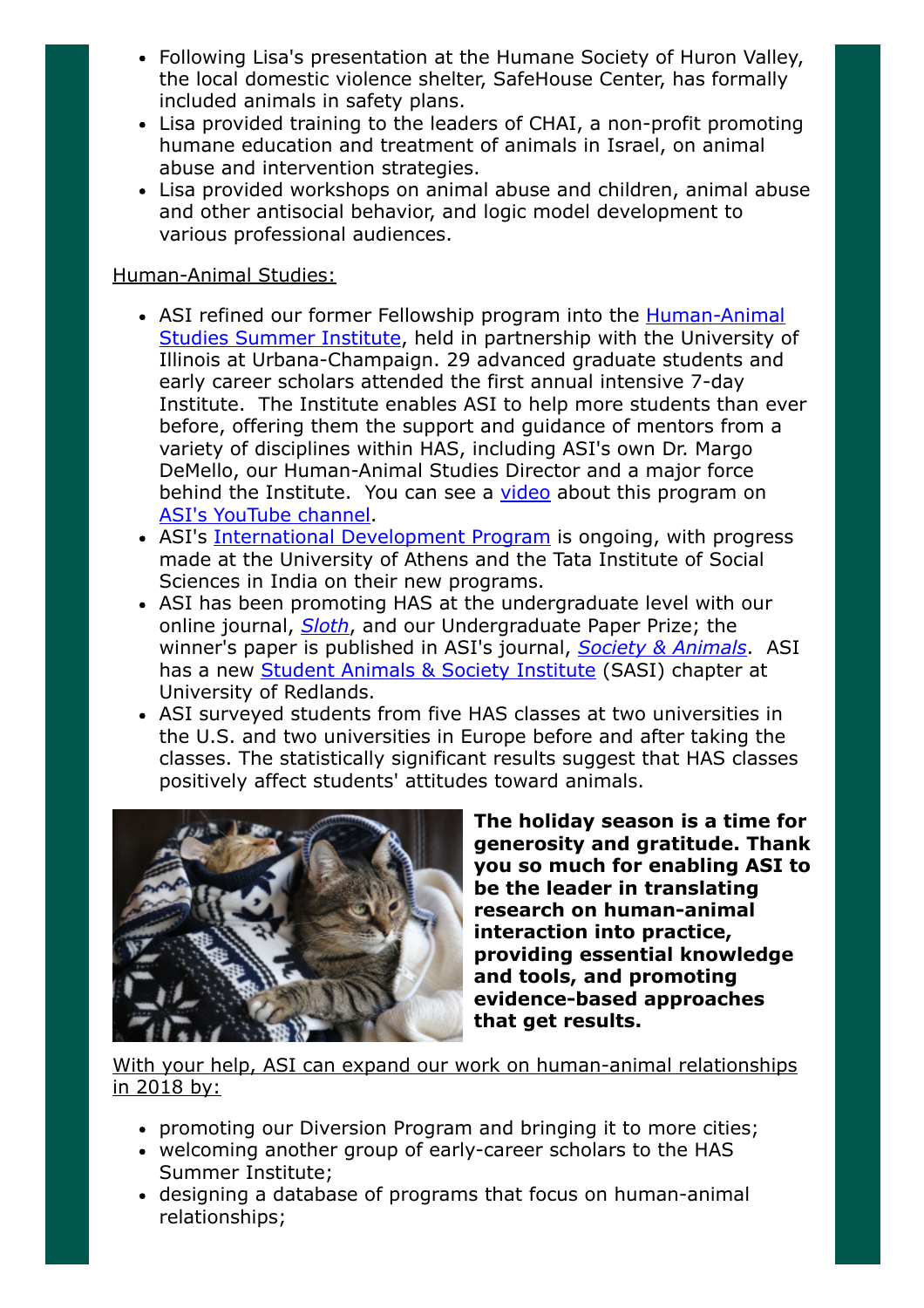- summarizing journal articles to make research more accessible to animal advocates;
- sharing HAS scholars' key word videos to define commonly misunderstood concepts, theories or terms;
- recording webinars to offer remote, on-demand training opportunities.

Your tax-deductible donation will help ASI improve and expand knowledge about human-animal relationships in order to create safer and more compassionate communities for all.

Thank you for supporting ASI, especially during this busy season. Happy holidays!

Happy New Year,

nda

Linda Huebner, Executive Director [linda.huebner@animalsandsociety.org](mailto:linda.huebner@animalsandsociety.org)



Tis the season for holiday gift giving.... Shopping online? You can help ASI at no cost to you by choosing us as your charity on [AmazonSmile](http://smile.amazon.com/ch/22-2527462).

Have a reader on your list? Check out ASI's [online store.](https://www.animalsandsociety.org/store/)

Don't know what to get for the person who has everything? How 'bout a [gift membership](https://www.animalsandsociety.org/join-us/) to ASI?



## Follow ASI on social media



You are receiving this email because you contacted us, subscribed, donated, were the honoree of a tribute gift, purchased an item from our store or attended one of our events. If you no longer wish to receive these newsletters, please unsubscribe below.

Animals and Society Institute, 2512 Carpenter Road, Suite 202-A, Ann Arbor, MI 48108- 1188